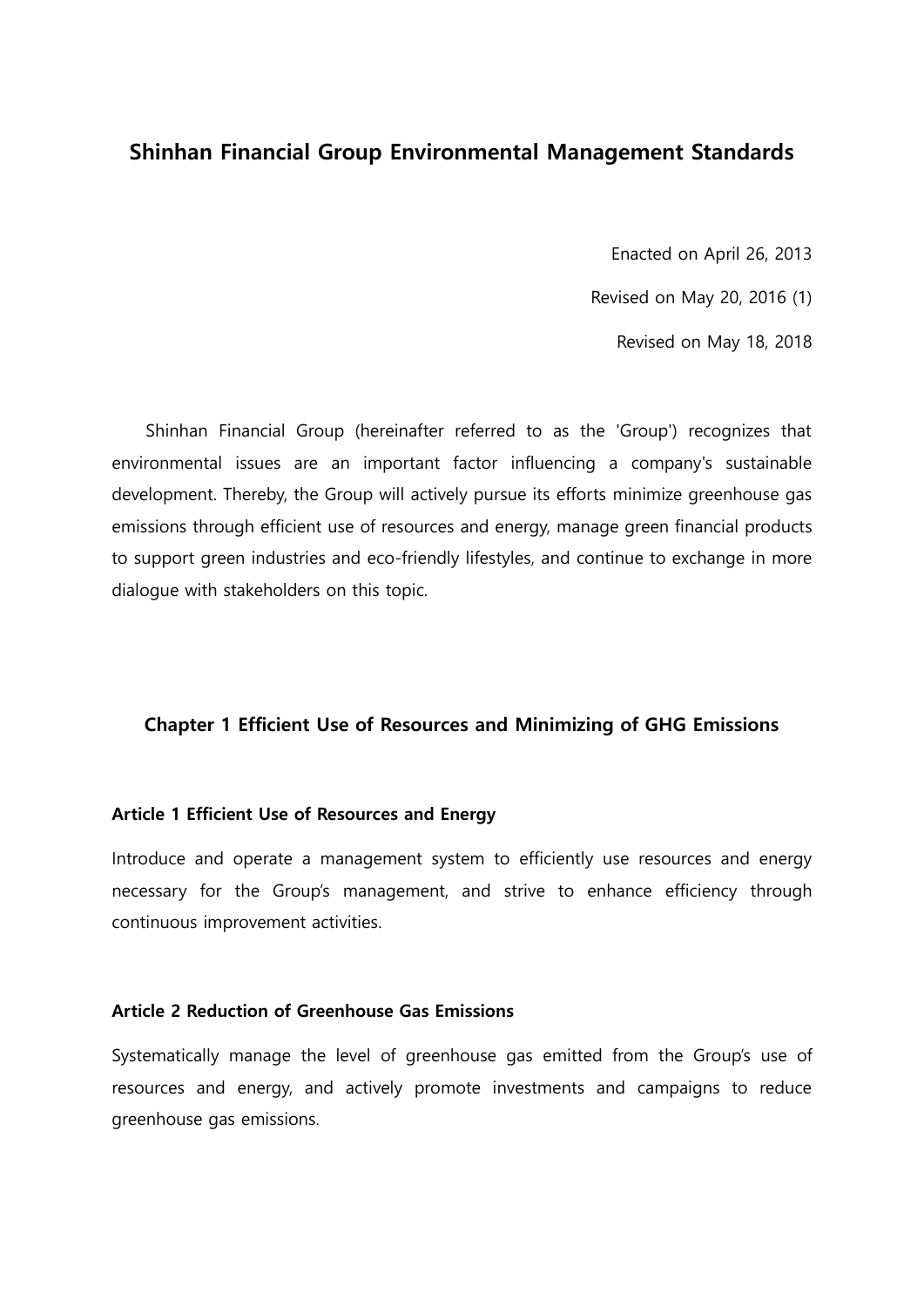## Article 3 Consideration of Environmental Efficiency of Products and Facilities

Increase the purchase of green products with low environmental impact (products with Eco labels or with a GR mark, or energy-efficient products, etc.) and use energy-efficient materials and resources when expanding or establishing new facilities.

# Chapter 2 Development of Green Financial Products and Financial Support (Revised on May 18, 2018)

## Article 4 Financial Support for Green Companies

By reflecting environmental factors, we develop and support green financial products that provide benefits such as lowering interest rates and preferential fees to companies that have received certifications related to green energy, low-carbon and highly-efficient new industries, and environmental management, and refrain from providing financial support to areas with negative impact on the environment.

#### Article 5 Financial Support for Green Consumers

Develop and support green financial products that increase resource and energy efficiency and have positive impact on the environment, while also providing substantial benefits to subscribers of these financial products (including deposits, savings accounts, cards, and insurance products).

#### Article 6 Expansion of Investment in Green Industry

Fulfill our role as a financial institution to secure a new growth engine by actively investing in public and private projects for low-carbon green growth.

#### Article 7 Environmental and Social Risk Management (Newly added on May 18, 2018)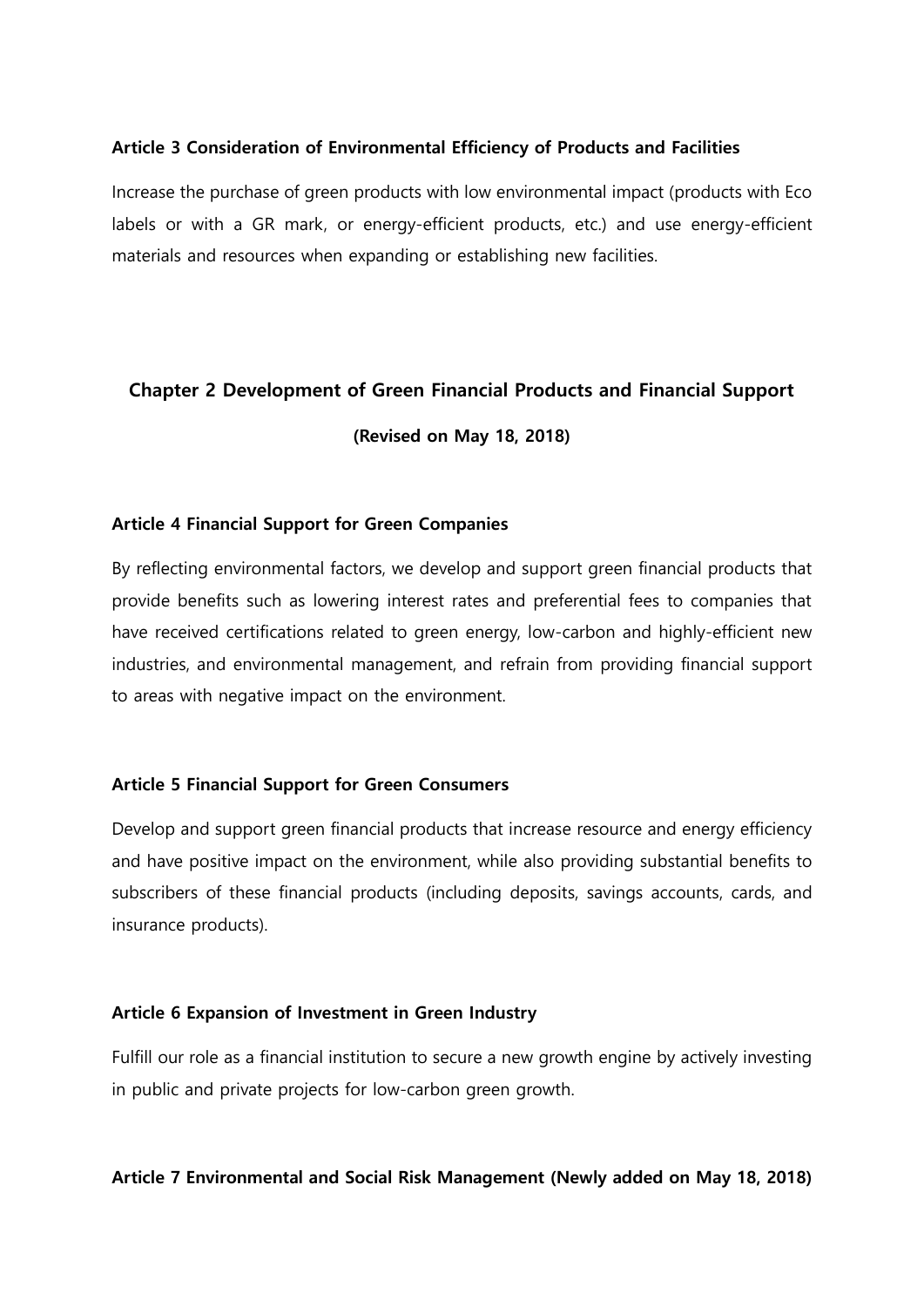Select and manage areas that have a significant impact on the environment and society. And, when providing financial support, conduct environmental and social impact assessment, manage and monitor the exposure to ensure the environmental and social sustainability of the infrastructure investment or the project financing, and minimize their negative impact on the environment.

## Chapter 3 Strengthening Green Communication

#### Article 8 Reinforcement of Green Management Capabilities

Management should provide education and training to strengthen the environmental management competency of its employees, and ensure regular communication on environmental management issues.

#### Article 9 Strengthening Green Partnerships with Suppliers

Establish and operate a system for green supply chain management and support programs to strengthen the environmental management capabilities of partner companies that directly or indirectly affect the environmental management performance of the Group and its subsidiaries.

# Article 10 Disclosure of Environmental Management Performance and External Cooperation

Disclose the Group's environmental management performance based on objective information to stakeholders by systematically managing the Group's climate-related data, and actively participate in external cooperation programs and support projects to fulfill our corporate social responsibility.